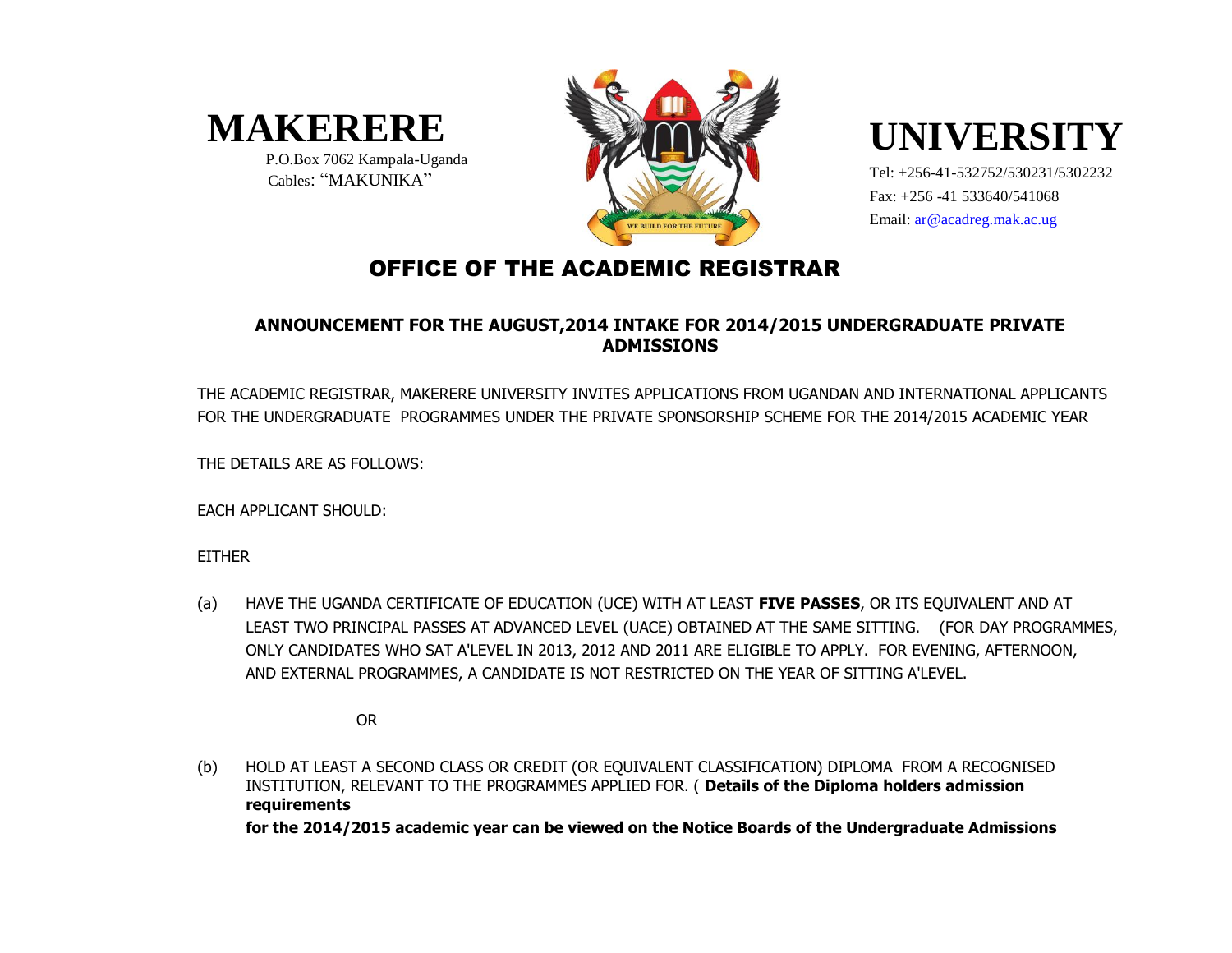**Office Notice Boards or on Makerere University Website: www.mak.ac.ug)**

OR

(c) BE A GRADUATE FROM A RECOGNISED UNIVERSITY.

#### **5 COLLEGE OF HUMANITIES AND SOCIAL SCIENCES**

#### **(a) Day Programmes**

- (i) **SOC** BACHELOR OF SOCIAL WORK AND SOCIAL ADMINISTRATION
- (ii) **ASS** BACHELOR OF ARTS (SOCIAL SCIENCES)
- (iii) **BJC** BACHELOR OF JOURNALISM AND COMMUNICATION
- (iv) **ARS** BACHELOR OF ARTS (ARTS)
- (v) **DVS** BACHELOR OF DEVELOPMENT STUDIES
- (vi) **MUS** BACHELOR OF ARTS IN MUSIC
- (vii) **BDF** BACHELOR OF ARTS IN DRAMA AND FILM
- (viii) **BCO** BACHELOR OF COMMUNITY PSYCHOLOGY
- (ix) **BIP** BACHELOR OF INDUSTRIAL AND ORGANISATIONAL PSYCHOLOGY
- (x) **EHR** BACHELOR OF ARTS IN ETHICS AND HUMAN RIGHTS
- (xi) **DPA** DIPLOMA IN PERFORMING ARTS

#### **(b) Evening Programme**

- (i) **ASE** BACHELOR OF ARTS (SOCIAL SCIENCES)
- (ii) **BJE** BACHELOR OF JOURNALISM AND COMMUNICATION
- (iii) **ARE** BACHELOR OF ARTS (ARTS)
- (iv) **DVE** BACHELOR OF DEVELOPMENT STUDIES
- (vii) **BEP** BACHELOR OF COMMUNITY PSYCHOLOGY
- (viii) **BOP** BACHELOR OF INDUSTRIAL AND ORGANISATIONAL PSYCH OLOGY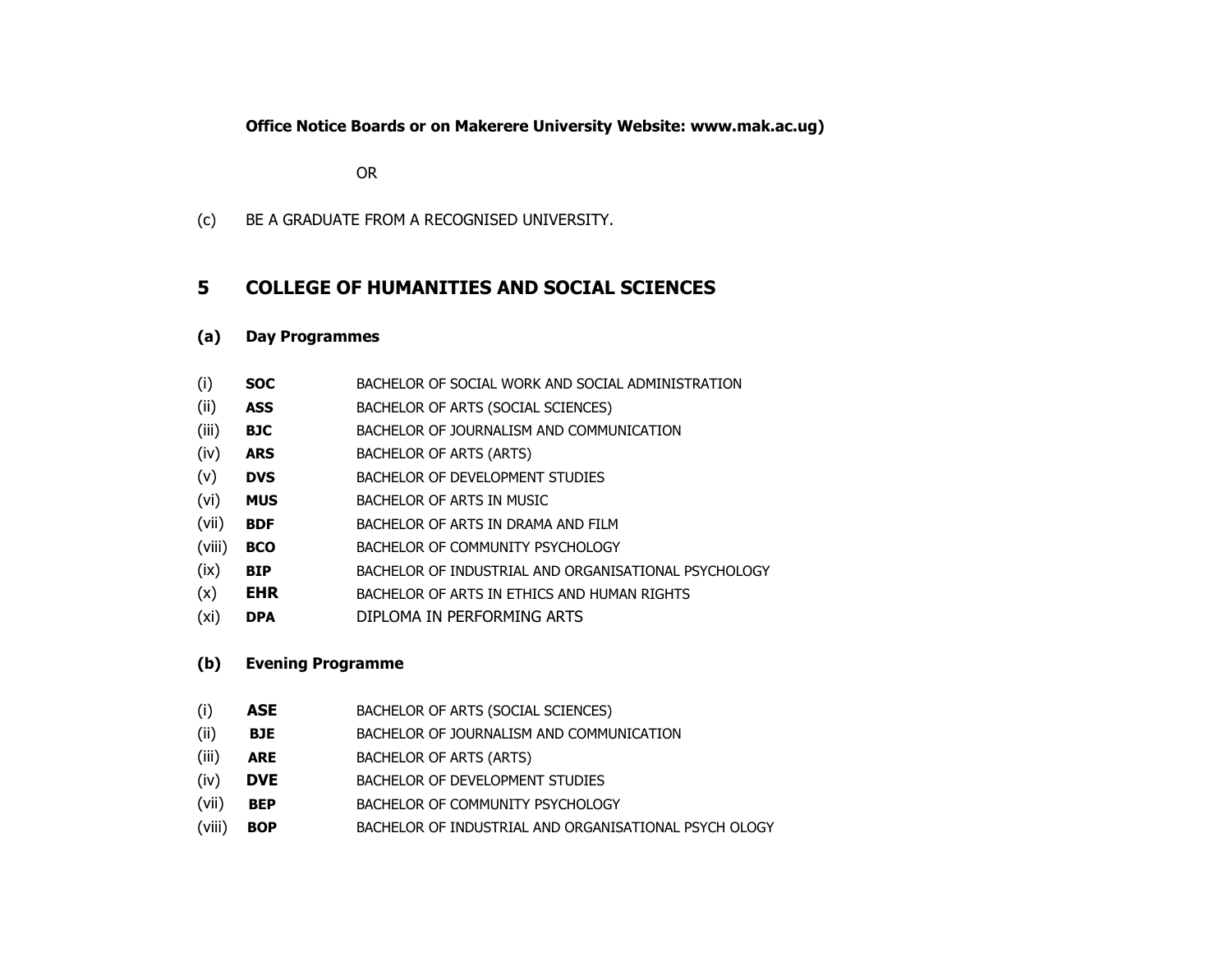### **12 UP-COUNTRY CAMPUSES (MAKERERE UNIVERSITY)**

## **1 (a) JINJA**

- **(a) Day Programmes**
- (iii) **DVJ** BACHELOR OF DEVELOPMENT STUDIES
- **(b) Evening Programmes**
- (iii) **JDV** BACHELOR OF DEVELOPMENT STUDIES

### **2 (b) FORT-PORTAL**

- **(a) Day Programmes**
- (iii) **DVF** BACHELOR OF DEVELOPMENT STUDIES
- **1 HOW TO APPLY**
- (i) APPLICATION FORMS AND OTHER RELEVANT INFORMATION MAY BE OBTAINED FROM UNDERGRADUATE ADMISSIONS OFFICE, LEVEL 3, SENATE BUILDING, MAKERERE UNIVERSITY, OR CAN BE DOWNLOADED FROM OUR WEBSITE www.mak.ac.ug. with effect from Monday 26th May, 2014.
- (ii) NON-REFUNDABLE APPLICATION FEE OF SHS.50,000/= FOR UNGANDS AND SHS.172,500/= FOR INTERNATIONALS PLUS BANK CHARGE OF SHS.2,500/= SHOULD BE PAID FROM THE FOLLOWING BANKS USING MAKERERE UNIVERSITY PAYING-IN-SLIPS:

| BANK<br>____                   | <b>ACCOUNT NAME</b>                  | <b>ACCOUNT NUMBER</b> |
|--------------------------------|--------------------------------------|-----------------------|
| <b>ANY STANBIC BANK BRANCH</b> | <b>MUC - FEES COLLECTION ACCOUNT</b> | 9030005816385         |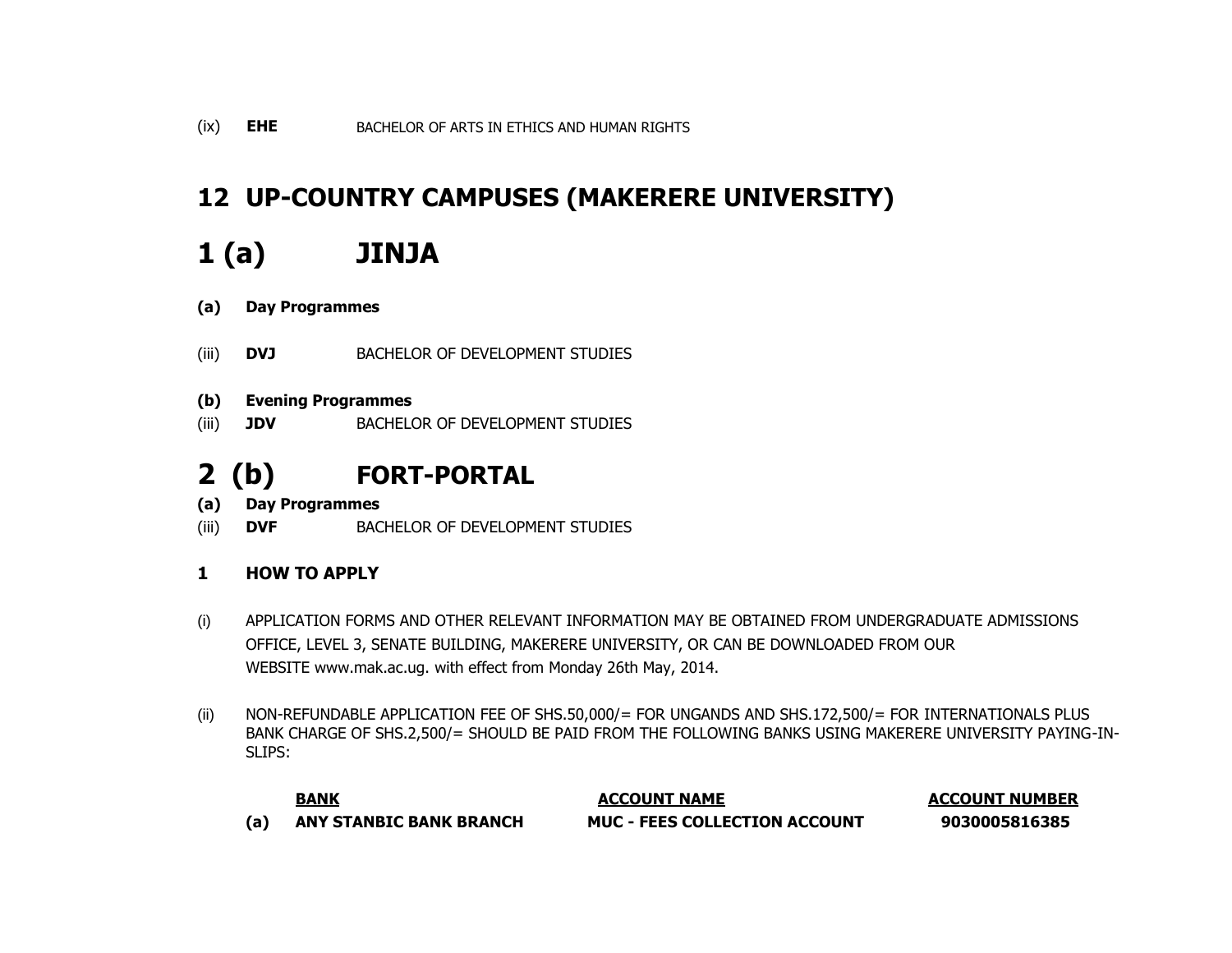**(b) DFCU BANK MAKERERE BRANCH MUC - FEES COLLECTION ACCOUNT 01013500181512**

**(c) CENTENARY BANK MUC - FEES COLLECTION ACCOUNT 4912300001**

- **(d) CRANE BANK MUC - FEES COLLECTION ACCOUNT 0145053500100**
- (iii) AFTER PAYING, EACH APPLICANT MUST ATTACH A COPY OF THE PAYING IN SLIP TO THE APPLICATION FORM AND SUBMIT THE COMPLETED APPLICATION FORM TO THE UNDERGRADUATE ADMISSIONS OFFICE IN THE SENATE BUILDING, MAKERERE UNIVERSITY.

CANDIDATES WHO HOLD GRADES X, Y, Z, 7 AND 9 OF 'O'LEVEL RESULTS SHOULD NOT APPLY BECAUSE THEY ARE NOT ELIGIBLE FOR ADMISSION.

DIPLOMA HOLDER APPLICANTS WHO HOLD CLASS THREE (3) DIPLOMA CERTIFICATES ARE NOT ELIGIBLE FOR ADMISSION AND THEREFORE SHOULD NOT APPLY, **EXCEPT** WHERE STATED IN THE DIPLOMA HOLDERS REQUIREMENTS.

#### **2 INSTRUCTIONS FOR ON-LINE APPLICATION**

On-Line Application is for the Applicants who sat for the Uganda Advanced Level Certificate (UACE) only: The website address and instructions are shown below.

[The Website is http://application.mak.ac.ug/eisweb/](http://application.mak.ac.ug/eisweb/)

After accessing the website, click on the **Academic year 2014/2015.** It will display a form with five pages.

#### **Page 1** has the "**Biographical " data**

Here you fill in all your Biographical information and no field should be left blank. Thereafter proceed to the next page by clicking on "next" below the page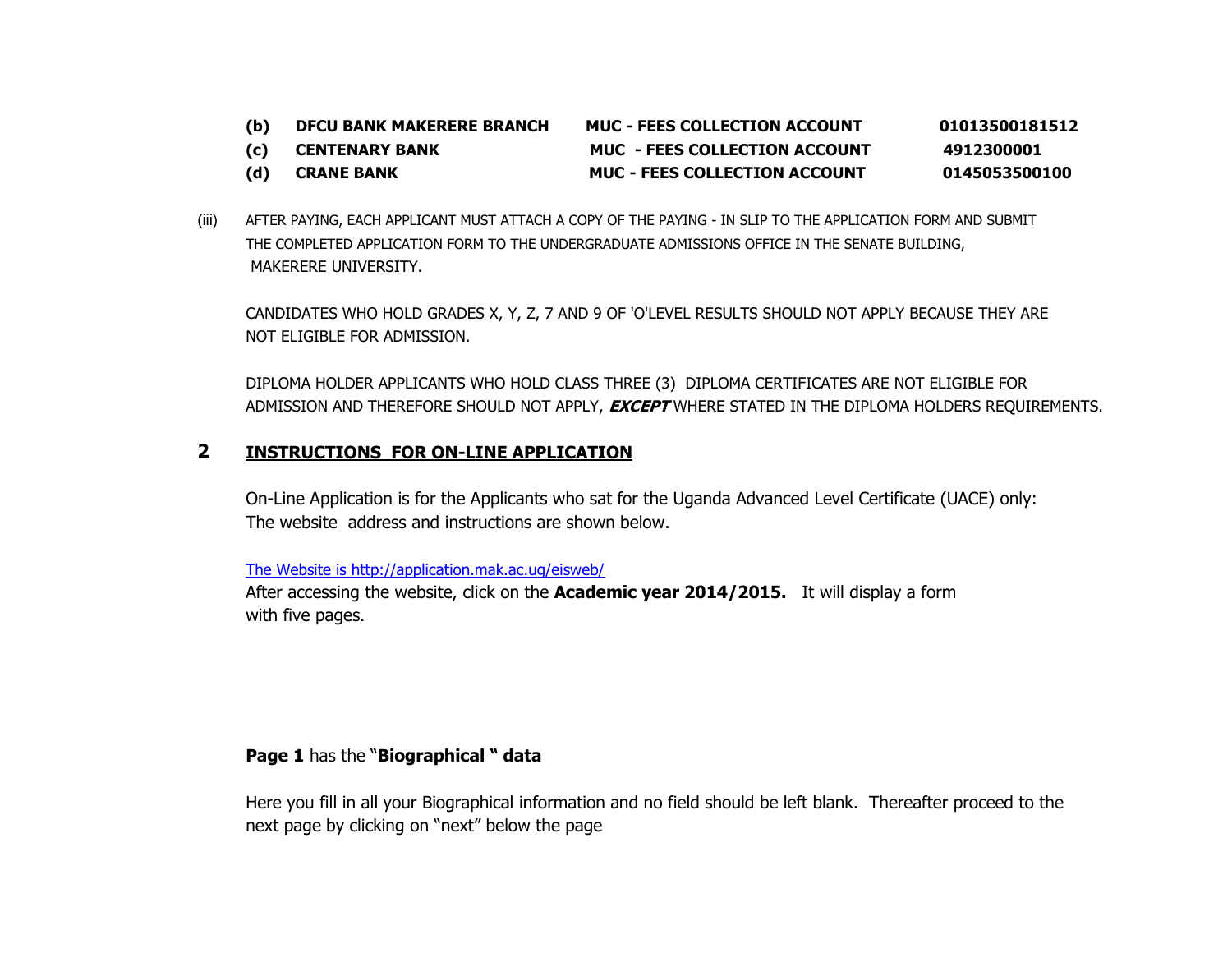#### **Page 2** has the **"Program Applications"**

This is where you filll in all your six choices. There is a "search" provided, to enable you search for the academic programmes you want to apply for **(Make sure you choose the correct codes)**

#### **Page 3** has the **"Subject Combinations"**

On this page, please select the subject combinations you would wish to take for programmes like those in Education, Sciences and Humanities.

#### **Page 4** has the **"Uganda Advanced Certificate"**

Select the **"Center Number "**of A-level School**,** enter your **"Index No"** and the **"Year of Exam"** of the A- Level sitting. Your A-Level results will be displayed below. Then select the subjects under **"Subject"** and the corresponding grades under **"Grade"**

#### **Page 5** has the **"Uganda Certificate of Education"**

Select the "**Center Number"** of O-level School**,** enter your "**Index No."** and the **"Year of Exam"** of the O-Level sitting. Your O-Level results will be displayed below. Then select the subjects under **"Subject"** and the corresponding grades under "**Grade'.**

The Last step is **"Save Application".** A **"ten digit number"** will be generated that you will fill in on the Bank Slips provided by the banks. (Please print that slip generated for future reference)

Pay an application fee of Fifty Thousand shillings (50,000 UGX) for Ugandans, or One hundred seventy two thousand five hundred shillings (172,500 UGX) for International Applicants, excluding bank charges.

#### **The closing date for submitting the completed Application Forms or On-Line applications will be**